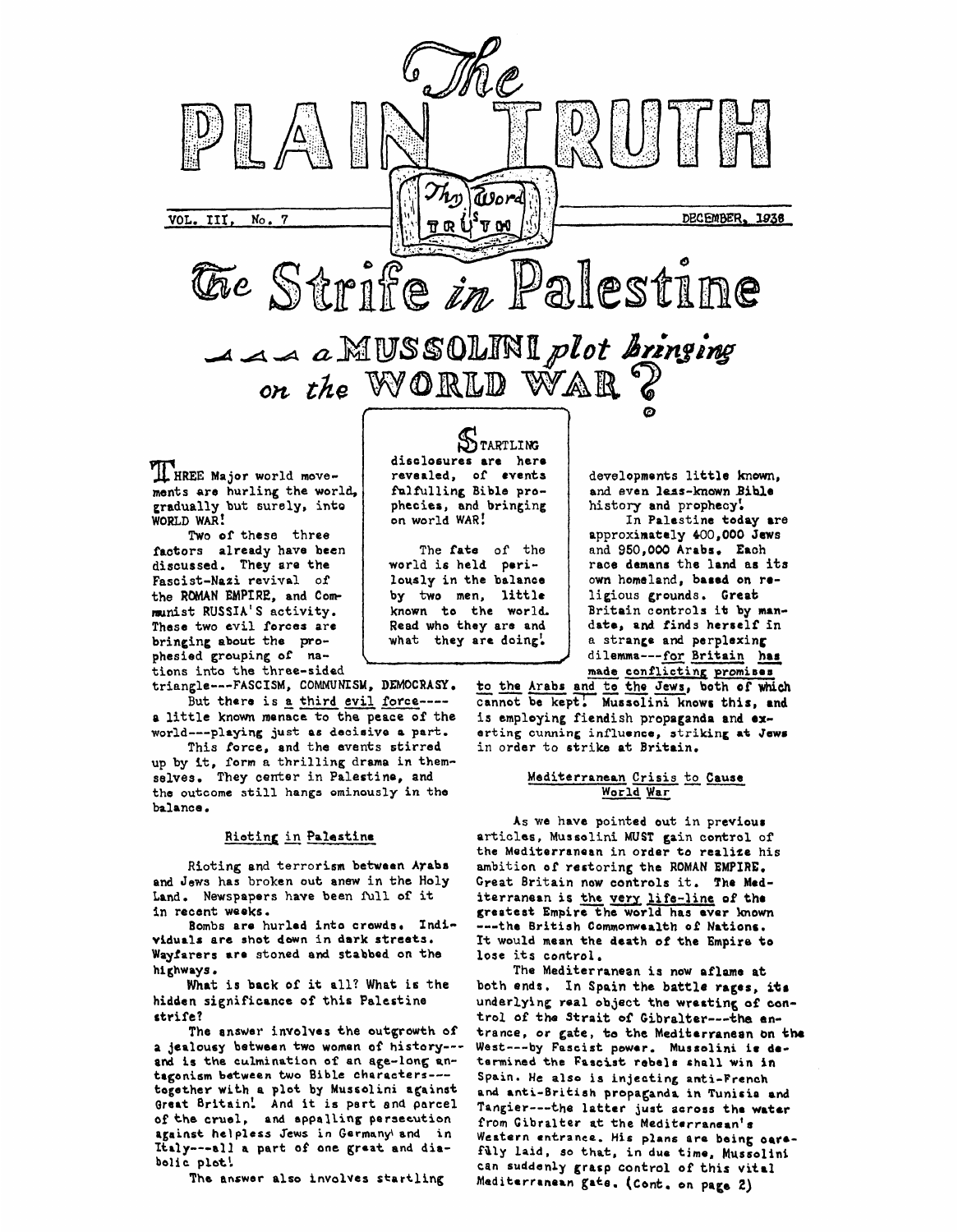Page 2

looms the strife in Palestine as a major threat to world peace. The trouble here is religious---Moslem against Jew.

In Spain Mussolini poses as a crusader against Red Communism. In Palestine he pretends to be the protector of the moslems, stirring them to hatred against Jews in order to strike at Britain.

In due time, all the nations of the world will be fighting over possession of Palestine and the city of Jerusalem, destined to bacome the capital city of the world. Whoever posesses it then will rule the world, and Dictators and rulers well know this.

# Beginning of Arab-Jewish Strife

To properly understand just what is going on, and its true significance, it is necessary that we go back and briefly view events that lead up to the present Holy Land strife.

The whole trouble started with jealousy and hatred between two women over a man.

It was back in the days of Abraham. Sarai, Abram's wife, was without children and barren. To remove her reproach, she induced Abram to have a child by her Egyptian maid, Hagar (Genesis 16:1-3). But<br>when Hagar "saw that she conceived, her mistress was despised in her eyes . . . And when Sarai dealt hardly with her, she fled." (Verses 4-6).

But the angel of the Lord said to her. "Return to thy mistress... and thou shalt bear a son and call his name Ishmael .. and he will be a wild man; his hand will be against every man, and every man's hand against him; and he shall dwell in the presence of (margin, to the east of) all his brethren." (Verses 7-16).

Abraham loved Ishmael. When God had promised Abraham the great blessings of the birthright and of the sceptre, "Abraham said unto God, O that Ishmael might live before thee! And God said, Sarah thy wife shall bear thee a son indeed; and thou shalt call his name Isaac: and I will establish my covenant with HIM, and with his seed after him. And as for Ishmael, I THE DESCENDANTS OF EPHRAIM, SON OF JOSEPH!! have heard thee: Behold I have blessed him, and will make him fruitful and will multiply him exceedingly; twelve princes shall he beget, and I will make him a great nation. But my covenant will I establish with Isaac." sh with *Isaac*." (Gen. 17:18-21).<br>The descendants of Ishmael, then,

were to become a GREAT NATION---- but a nation of WILD MEN, their hand against every man, every man's hand against them, and they were to plague their brethren, the descendants of Isaac. Bear that in mind!

By tracing the names of Ishmael's twelve sons in the Scriptures, we find they settled in the land of ARABIA, and are traced to the ARABS of today.

Isaac had twin sons, Jacon and Esau. Esau, the elder, despised his birthright, and it went to Jacob. Esau was red, and Jacob was white. Esau's descendants are the TURKS today. After selling his birth-

At the other end of the Mediterranean right, --- his title-deed to the land of Palestine---Esau regratted it bitterly, and saught to get it back. And later, his descendants, the Turks, did get possession of that land during the Times of Israel's national punishment, and they held it from 1517 until 1917.

Jacob's name was changed to ISRAEL, meaning "Overcomer," or "Prevailer with God." He had twelve sons, each of whom became the father of one of the Twelve Tribes of Israel.

## To Whom Palestine Really Belongs

To really understand the march of prophesied events today---to grasp the true but hidden significance of the present crisis in Palestine---we must identify ALL the races and peoples involved.

For, make no mistake about it, GOD GAVE ABRAHAM AND HIS DESCENDANTS AN ABSO-LUTELY BINDING LEGAL TITLE-DEED TO THAT LAND. The Arabs, descendants of Ishmael, son of Abraham, claim it is theirs. The Turks claim it because they, too, are descendants of Abraham thru Esau. And the Jews claim it as descendants of Abraham thru Jacob, or ISRAEL. Who is right?<br>NONE OF THEM!! The truth is stranger than fiction!

God's promises to Abraham were twofold---of race, and of grace---material, and spiritual. That part of the promises which included material, racial, national blessings are called the BIRTHRIGHT. The other part of the promises, including kings, and spiritual blessings thru Christ, final King of the line, are called the SCEPTRE.

Now the Scriptures plainly and distinctly affirm something very few people realize: namely, that "The SCEPTRE shall not depart from JUDAH" (Gen. 49:10), but "the BIRTHRIGHT was JOSEPH'S." (I Chron.  $5:2$ .

The account of the passing on of the BIRTHRIGHT, showing that it, and not the SCEPTRE, included title-deed to the promised land, is recorded in the 48th chapter of Genesis. There is is plainly shown that LEGAL OWNERSHIP OF PALESTINE BELONGS TO

The promises of national greatness, wealth and power, involved in the BIRTHRIGHT went jointly to Ephraim, whose descendants today are none other than THE BRITISH COM-MONWEALTH OF NATIONS, and Manasseh his brother, whose descendants are THE UNITED STATES OF AMERICA! The Sceptre, including promise of kings, of Christ, and of salvation thru Him, went to JUDAH, of whom the JEWS are descended. But, the few realize it today, the Jews are of only ONE TRIBE of Israel---Judah. The Ten Tribas of the HOUSE OF ISRAEL, headed by Ephraim-Manasseh, became LOST, and have been called "the Lost Ten Tribes." Their identity as the British and American people today was thoroughly proved in twelve successive messages to the Radio Church over station KWJJ, and will be printed serially in The PLAIN TRUTH thru 1939,

And so Great Britain is in real fact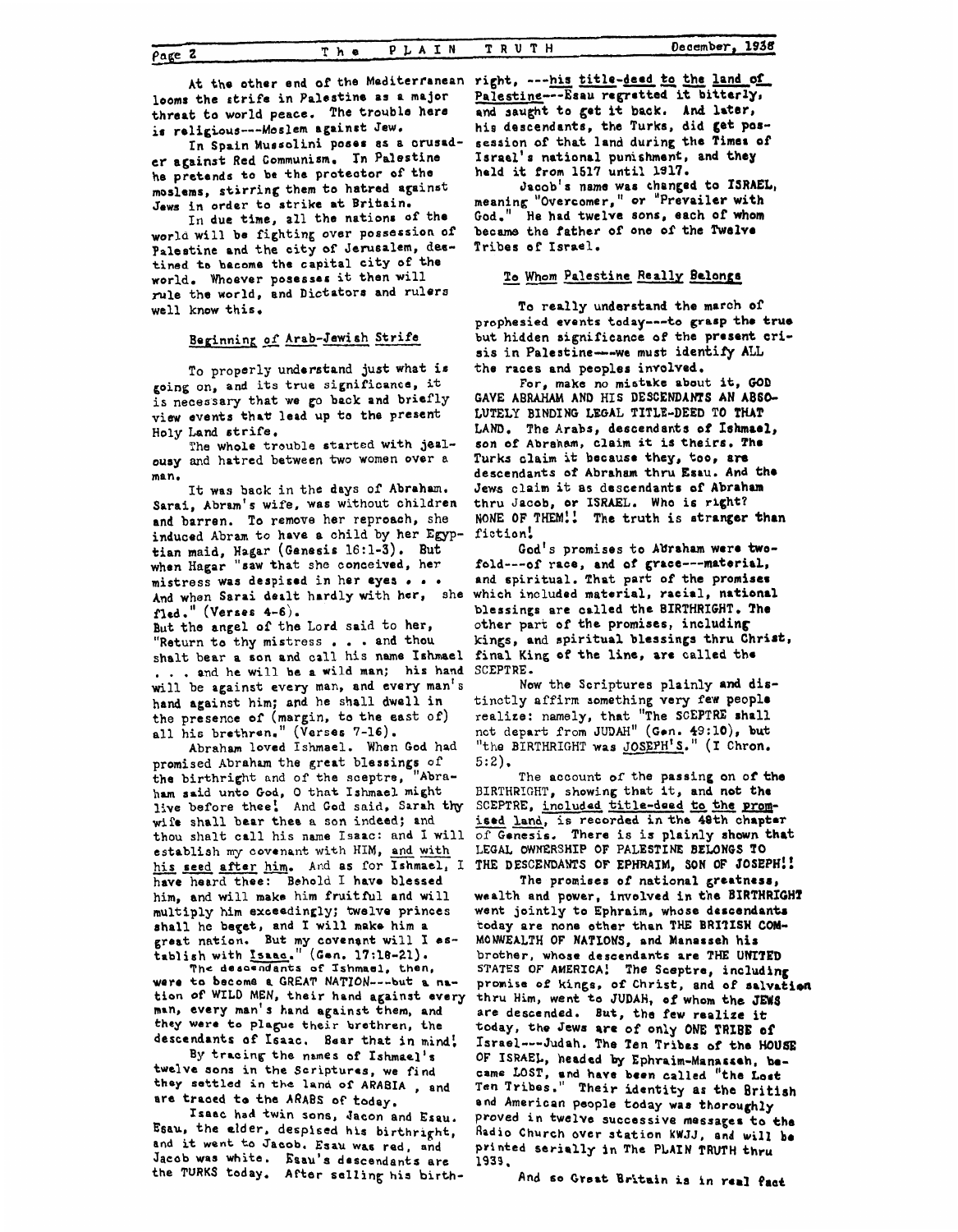the BIRTHRIGHT holder, descended from Ephraim the son of Joseph the son of Israel, the rightful legal OWNER of all Palestine, as deeded by Almighty God in His unbreakable covenant with Abraham.

The JEWS are descendants of Judah, of which tribe Christ came. The Jews did, and should now occupy, but not own, that portion of the promised land called JUDAEA, surrounding Jerusalem.

The Turks are descendants of ESAU, (also called "Edom" in the prophecies,) and the Arabs are the nation of wild men descended from ISHMAEL. Both the Turks and the Arabs are descended from Abraham, and therefore both races consider the promised land should be theirs. But God gave it to Abraham only thru Isaac and Jacob, and God said "In ISAAC shall thy seed by called." ing into a contradictory pledge to estab-

Because of sin and rebellion, the House of Israel, headed by Ephraim, was driven out of their own promised land until the end of the "Times of the Gentiles," which began to end December 9th, 1917. On that very day the Gentile Turk surrendered the land to EPHRAIM-GREAT BRITAIN, to whom it belongs by divine grant from that very day, henceforward forever!!

But WHAT A MIXUP has been caused, --all because men do not understand the BI-BLE! The Scriptures show that the tentribed House of Israel was to LOSE its national identity, and be thought of as a Gentile nation until these very last days. And so Ephraim-Great Britain, supposing herself to be Gentile, supposing the JEWS to be Israel (instead of the House of JU-DAH, as they are always called in the Bible), made the famous Balfour declaration trying to give Palestine to the Jews! And the Jews, thinking they are birthright Israel, have been emigrating back there at the rate of 40,000 to 70,000 a year. This was necessary to fulfil the prephecies saying Judah would be in Jerusalem and the land of Judah during the final world war. (See Joel 3:1-13; Zech. 12:2,4,6-7; and  $14:14$ ).

# Jew-Arab Strife Outgrowth of Jealousy of Two Women

But now once again let us come back to the jealousy aroused between Sarah and Hagar, mothers respectively of Isaac (Great Britain) and Ishmael (Arabs).

Abraham wanted Ishmael to inherit the birthright, which included possssion of the land. So did Hagar. But Sarah demand-<br>ed this blessing for her son. "And Sarah saw the son of Hagar the Egyptian, which she had born unto Abraham, mocking. Wherefore she said unto Abraham, Cast out this bondwoman and her son: for the son of this bondwoman shall not be heir with my son, even with Isaac. . . And God said unto Abraham . . . hearken unto her voice, for IN ISAAC shall thy seed be called." (Gen.  $21:9-12$ .

Naturally Hagar resented having her son rejected from this great BIRTHRIGHT. And so, just as the Turks, children of Esau, have fought to gain and to hold this promised land, so have the ARABS, descendants of Ishmael. Although God denied this inheritance to Ishmael, the Arabs today consider that Palestine belongs to them.

There are more Arabs in Palestine than any other nationality. To them it is HOLY LAND, the same as to the Jews. They are perfectly willing to FIGHT for it.

The Jews think they are birthright Israel, and believe this land belongs by God's birthright to them. And "silly dove" Ephraim (Hos. 7:11), not realizing that SHE is really the birthright tribe of the House of Israel---the nation that GOD has decreed shall OWN Palestine after December 9, 1917 --- is blindly trying to build a national home for the Jews in this land, and at the same time blunderlish it as a home for the Arabs.

But in spite of all this blundering and misunderstanding, GOD IS SEEING TO IT THAT EPHRAIM-ENGLAND HAS AND RETAINS ACT-UAL POSSESSION OF THE LAND!! God promised it to Abraham, thru Isaac, Jacon, and Ephraim---unconditionally---and GOD KEEPS HIS PROMISES! Praise His name!

# The Arabs are DIVIDED!

Now consider some rather amazing facts. On three sides of Palestine lies an Arab land of thirty million inhabitants--from Syria and Iraq to Egypt and Aden, including most of the Arabian peninsula. Even in Palestine the Arabs still outnumber the Jews more than two to one.

During the world war, Lawrence of Arabia was leading a revolt in the desert. He was a British emisary, carrying British gold and British promises. And thru him as agent, Great Britain made the promise of a UNITED ARABIA, with PALESTINE TO BECOME A PART of a great Arabian kingdom!

Then Great Britain violated that promise, and issued the Balfour Declaration, promising Palestine to the JEWS as a national homeland, Britain's blunder in making contradictory promises to two peoples has played directly into Musselini's hands. He is using this to incite the Arabs against the British.

But now consider another fact: the Arabs are not united, but divided in different sects! It goes back to Mohammed. He left no male heir---only a daughter, Fatima, who married his cousin, Ali.  $\mathbf{A}$ large faction at the time supported Ali as rightful successor to Mohammed, but they lost out and another became caliph. Later there was civil war over it, and Ali and his two sons were all killed. The Damascus governor was recognized as orthodox caliph, but a great schism was caused, and the party of All, known as the heretical<br>"Shiites", have to this day refused to recognize the orthodox succession. The caliphite was finally abolished during the world war.

# Two Mighty Arabian Leaders

Now we find appearing on the scene,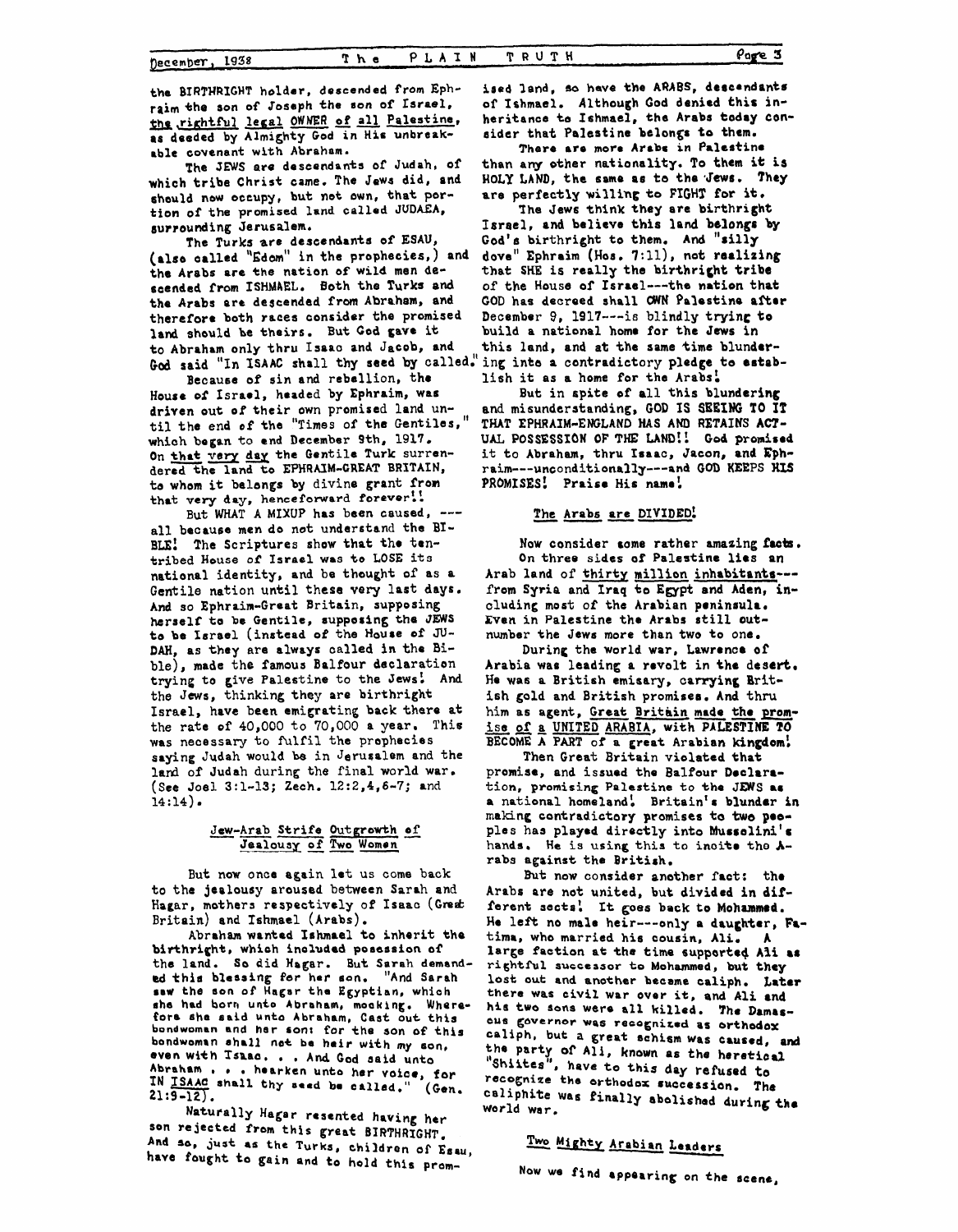**frought with dynamite, two powerful Arabton leaders heading these opposing** partias.

inch Ibn Saud, King of Central Arabia---a **giant of religion and in** physical power, **King** of **the** Wahabis, tho **powsrfhl seat of**  puritanical fanatics **ofthe** inner **desert. During the** world **war London backed the**  The orthodox leader is six-foot-four-

**bload enemy of' Ibn Saud. half** surrounds **Palestine. Today** the **domein** ha **rules more than** The Italians **ze arming him, and buying his support.** 

**The werilous position of Britain--**  the imminent danger of WAR that would in**flune the entire** warld---now becomes **apparent,** In **a dcsporate effort** to **ward it off, and srtisf'y Sbn Saud and his followers,**  to **whom,** remember, Britain **has PROMISED**  Palestine---the British **partition schema has been propasod. This partition of Polertine would award** to **Ibn** Saud **the south**ern **and largest** section **of Palestine,** It **would** award **to the Jews the northern** partian, retaining **a** small oenter strip **from the** Mediterranean **and** including Jerusalem, for England.

**infuriated Ibn Saud and his** Arabs. **They**  want; ALL **of Palestine** with **the Jews driven**  out. **And again** the Jews want **all** of **Palestine** with **the** Arabs driven out, **and possession** of the **city** of Jeru6alem. But the partition **proposal** has **only** 

**In** this ticklish British **dilemma,**  Mussolini **sees his devilish** apportunity, **By means** of propaganda, **he is inflaming**  the **Arabs igalnat the British. He is try**ing to cause so much disturbance between Arabs **and Jews** in the **Holy Land that a 6hawdawn will\* ba** forced. **When that** time **aomes, Mussolini phnn apenly to denounce the** Palestine mandate to Great Britain, **issuing a formal** proclamation that **Italy no** longer recognizes the authority of **tha**  League of **Nations,** under **which** Britain **now**  governs the Holy **Land. Than Ibn Saud,** with Palestine before **the final coming warld**  Mussolini' **s** approval, will **declare** himself **King** od **UNITED ARABIA, including Paleatine, and** with **the weight** of **Mussolini's army, fight** to retain **it:** 

**Thus events connected** with **this** Jew**iah-Arab** strife, little **known by** the publio, are **playing a** crucial role in hurling the **world** into **war! The situation is** dangerous **and perilous.** 

**Can** Great **Britain met** *it?* 

**The aniwer involves** the **other** of **two mighty Arabian leaders--4ga** Khan, **president of the League of Nations!** 

#### The Power of Age Khan

Today there are ten million Mohamme**dons of** the Shiite **haresy---the** *sect* **which believes the LEADER** should **be a blood**  descendant **of Mohammed---the** party **of Ali.** 

**They ara** scattered **everywhere, and**  are the dominent sect in Persia. The cult is known today as the **KOJA** ISHMAILI---**atomping** them **as the dascendantr of Ish** mael! They are also concentrated in India. Their supreme religious leader----their pontiff---a descendant of Mohammed and of Ali and Fatima, is Aga Khan! To his fol-

**lowers ha** *is* **as infallible, a8 sacred,** *86*  **ths pope is to Roman Catholics. Evaq member of the KOJA 1SHMAILT gives two** per cent **of his** inclome **to Aga** Khan. **His income** is **about ten** million dollars **a year, dedicated** to **furtharing** the **Cau8e** of **tho Ishmaili.** 

**tors, graduated frdm Cambridge. His sen and successor is** married **to an Englioh woman. He is** British in **manner,** in sympothies, and in politics he is ultra-British. **Time and again he ha6 proved himself loo\$**  loyal to **Great Britain---and has been one**  of **the** *most* powerful influences **in holding**  India **loyal. Thru British influence, ha wa~ elected presidmt of the League of**  Nations. **Aga Khan was educated by British tu-**

**find the two** strong-man **lerders** of **the Arabs** on **opposita rides---one working with**  Mussolini, the **other** with **Great Britain**  and with **great** power to help **offsat Mur**solini' **s plots. And so, in** this **Palestine** drama, **we** 

out, **we must** wait to **see.** But **the** general outcome in **Palortine is claarly** prophe**sied** in the Bible. **Just how the** drama **finally** will **work** 

In Zechariah 12, the present trouble<br>is foretold. "The Ever-Living . . . says, **---'Look! ---I will make** Jerusalem **a** cup **of staggering to all the peoples (Gentilar);**  and they **will be also against** Judah **(the Jews) when besieging Jerusalem.'" (Verse** 1, **Fenbn translation)** . **The aiegs against Jeruarlwn has al-**In **Zechariah 12,** the present **trouble** 

 $\frac{1}{2}$  ready started thru this intrigue, scheming, **and** propaganda. **And** these **Gentile nations, ---Italy** and **Germany especially---certainly**  are now AGAINST the Jews'. Thus this pres**ent Jewish persecution** in **these countries**  is prophesied!

This 12th chapter of Zechariah shows the **Jews were to** return to **Jemsalem and**  war. **In Joel 3, God says that when Judah returns** to Palestine **(verse l), the Gen**tile **nations** are **to PREPARE WAR! They are**  to **beat plowshares and** peace-the productive **inplementa** into weapons of **WAR! The weak natians** are to **brag "We** are **STRONG." How**  marvelously---with **what femor---the** Gentile **nations are** obeying that command **of 2500 years ago! Numerous** shipload6 **of** old **iron ---inoluding actual plowsharof---haVa been ahipped from** Amerira to Japan **and Fasciit**  nations, **where** it **is being melted and cart inCo** weapons **of war!** 

**Zn the 14th chapter of Zechariah,** the first **four verses,** it **is prophesied that**  finally **ALL NATIONS shall be** gathered against Jerusalem to battle. Half of the **city shall be captured.** And during **the final battle, at Armageddon,** *70* **miles**  northeast **of Jerusalem, JESUS CHRIST WILL RETURN** TO **THIS EARTH,** "And **His feet** shall **stand in that** *day* **upon the Mount of Oliver!" (verse 4) And the JEWS will then be at Jerusalem (Verse 14).** 

The llth chapter of Daniel shows Mussolini (or his successor) will be the one who captures half of the city of Jerusalem The pope will be there with him (Rev. 19:20)